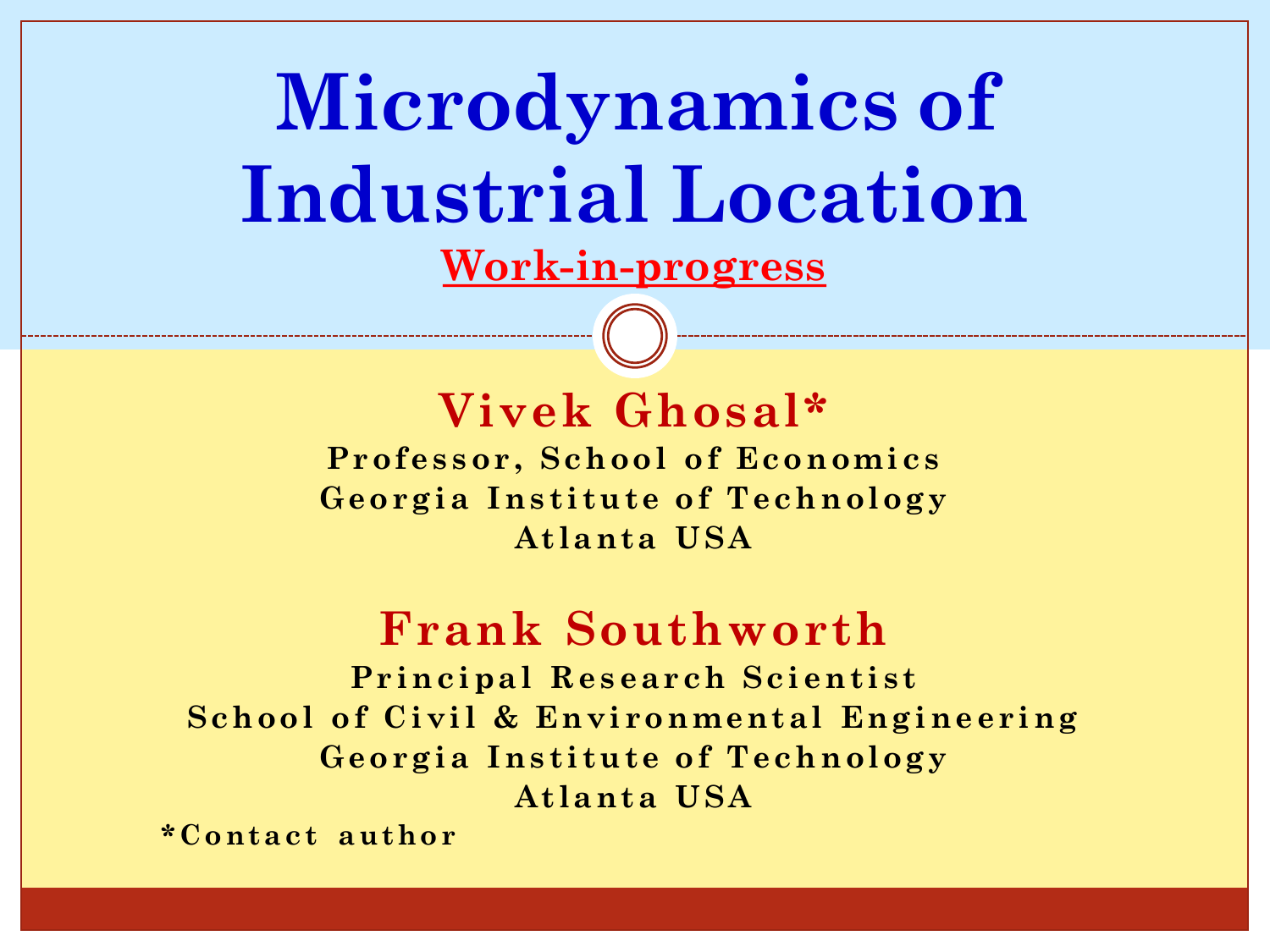## **Motivation**

States and Nations offer incentives to attract businesses

- Project examines the effects of new industrial location
	- Shorter-run
		- $\times$  Immediate employment and investment effects
		- **Location of complementary businesses**
	- Longer-run
		- Business and economic development of region
		- Development and infusion of human capital
		- **Transportation networks, congestion, infrastructure investments, etc**
- Project is strictly work in progress
	- $\circ$  Completion date December 2013
- Will overview selected items today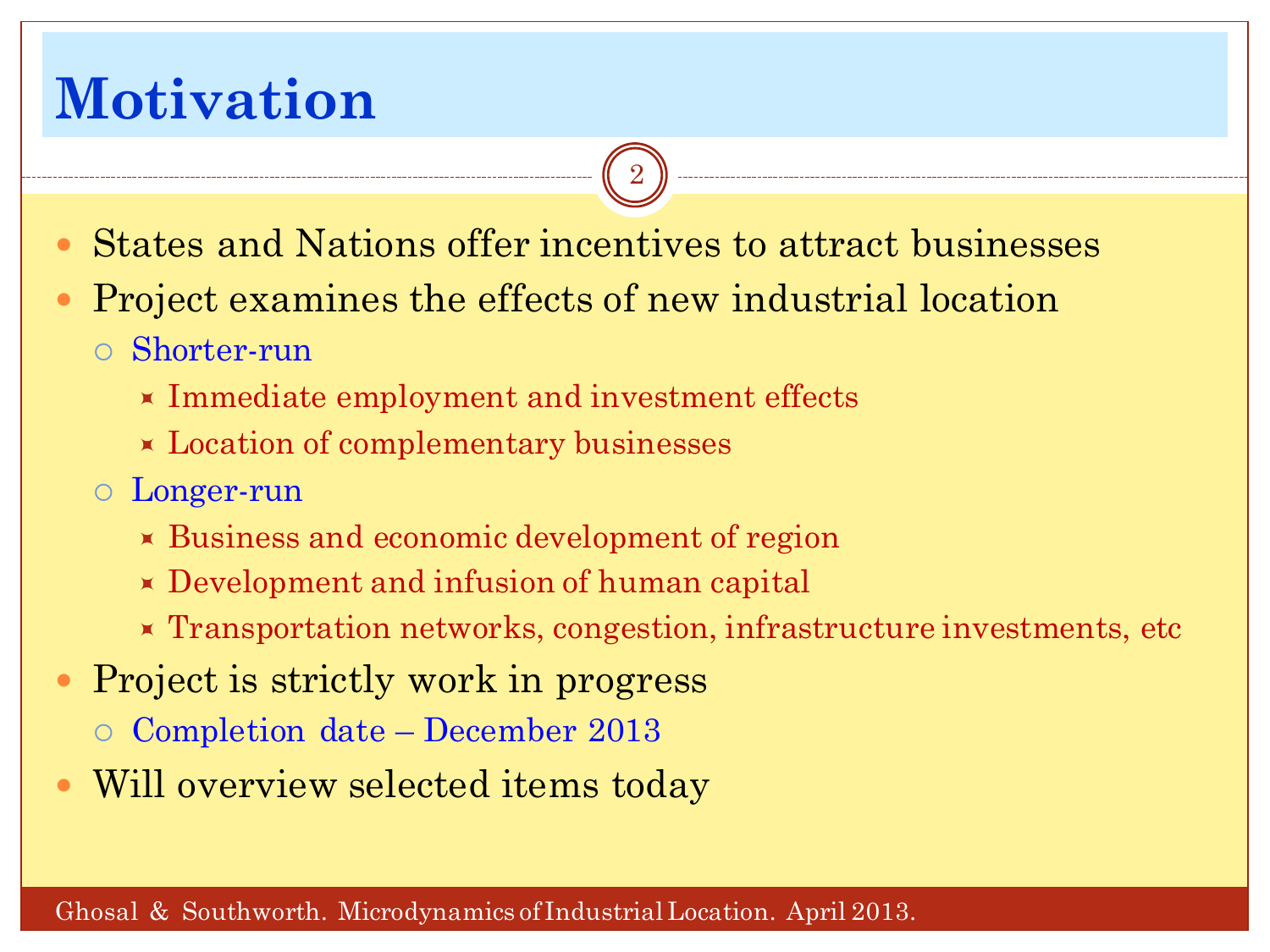### **Project Specifics Automobile Assembly Plant Location**

Effects of location of Kia and Hyundai plants in GA and AL

- Hyundai plant in AL, 2005
- Kia plant in GA, late-2008
- Kia plant in Troup County, GA
	- Truly rural county
	- GA offers \$500 million in incentives
	- State-of-the-art advanced modern manufacturing facility locates
	- $\circ$  Start with 250,000 cars/year, now at 360,000/year
	- Potential for radical transformative change for region
	- Statistically identify effects
		- $\times$  Typically this is a big challenge
		- Would not have been possible if this were Detriot
- Relatively clean *natural experiment*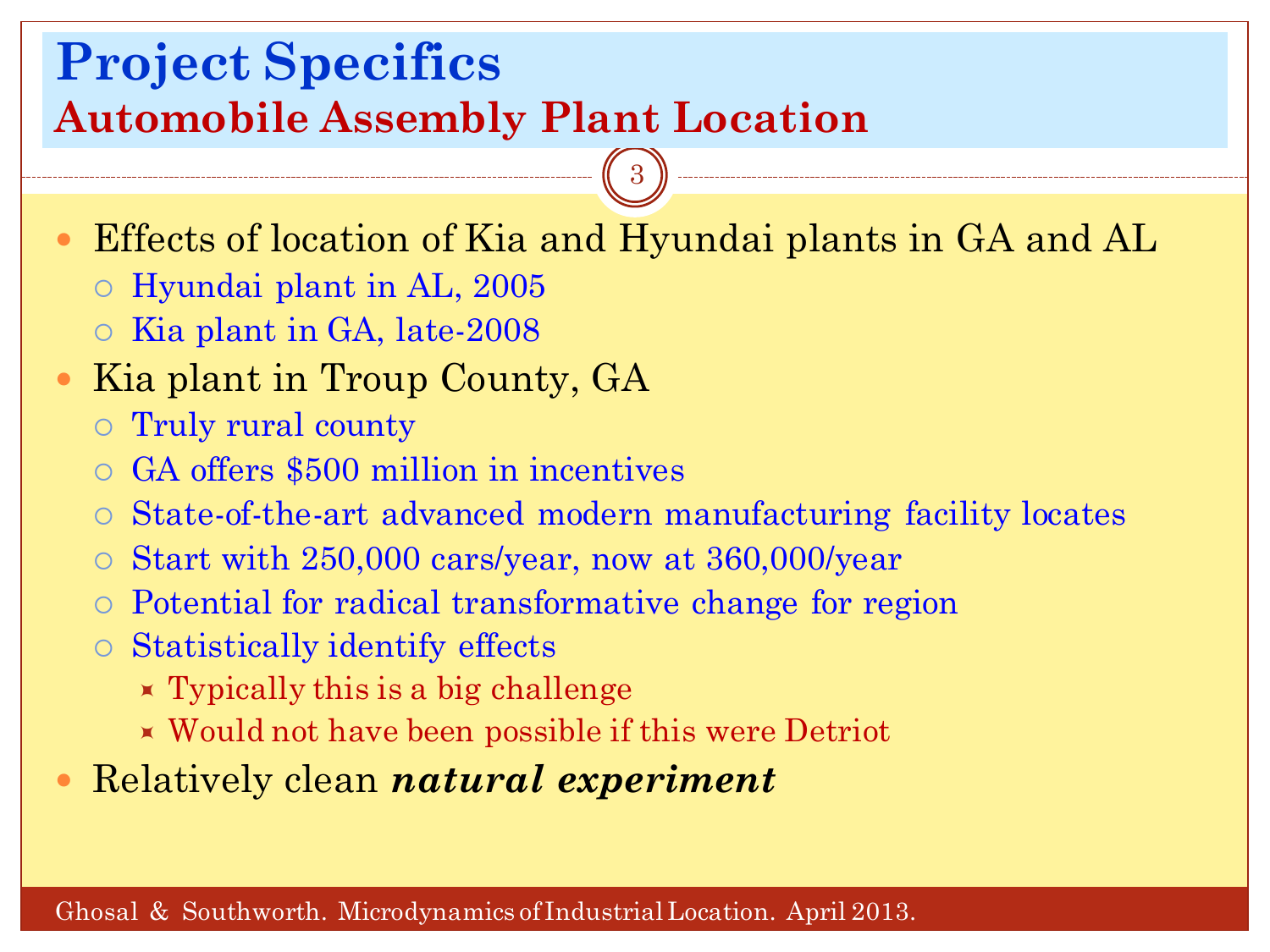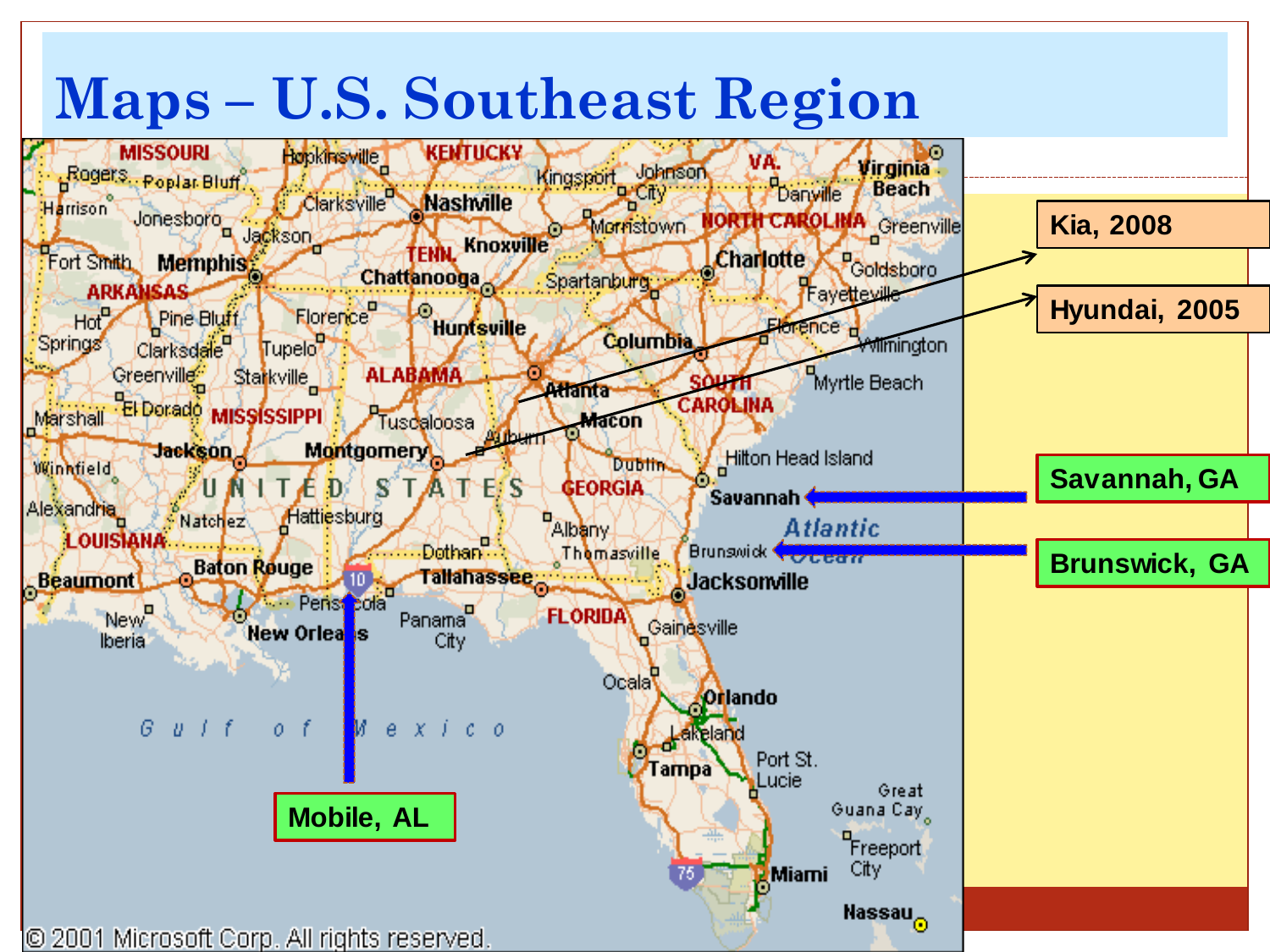#### **Map 1 – Kia and Hyundai County Areas** 5 Paulding Neighboring Area of Hyundai & Kia **Haralson** Walton **DeKalb Douglas** Fulton Rockdale Cleburne Carroll Jefferson<sup>2</sup> Clayton. **Newton** Henry **Kia, 2008** Fayette **Talladega** Coweta Jasper **Tuscaloosa** Randolph **Butts** Clav Heard Shelby Spalding **Meriwether Pike** Lamar **Jones Hyundai, 2005**Monroe **Tout Bibb** Coosa **Chambers** Upson Tallapoosa Chilton. **Bibb** Crawford Harris Talbot Perry Lee **Elmore** Autauga Peach **Taylor Muscogee Houston** Mace **Chattahoochee Marion** Macon **Dallas Comdat Russell Schley Dooly** Lowndes **Montgomery Bullock Stewart** Webster Sumter **Wilcox Barbour** Legend Quitman **Pike** ssembly Plants Randolph **Butler** Crenshaw **Monroe** Clay **Counties** Calhoun Henry C3 3-year Data Not Available 40 10 20 **Selected Counties** Dale Conecuh Coffee **Miles**  $\mathcal{L}$  decreases of Industrial Location. Microdynamics of Industrial Location. Application. Application. Application. Application. Application. Application. Application. Application. Application. Application. Applicatio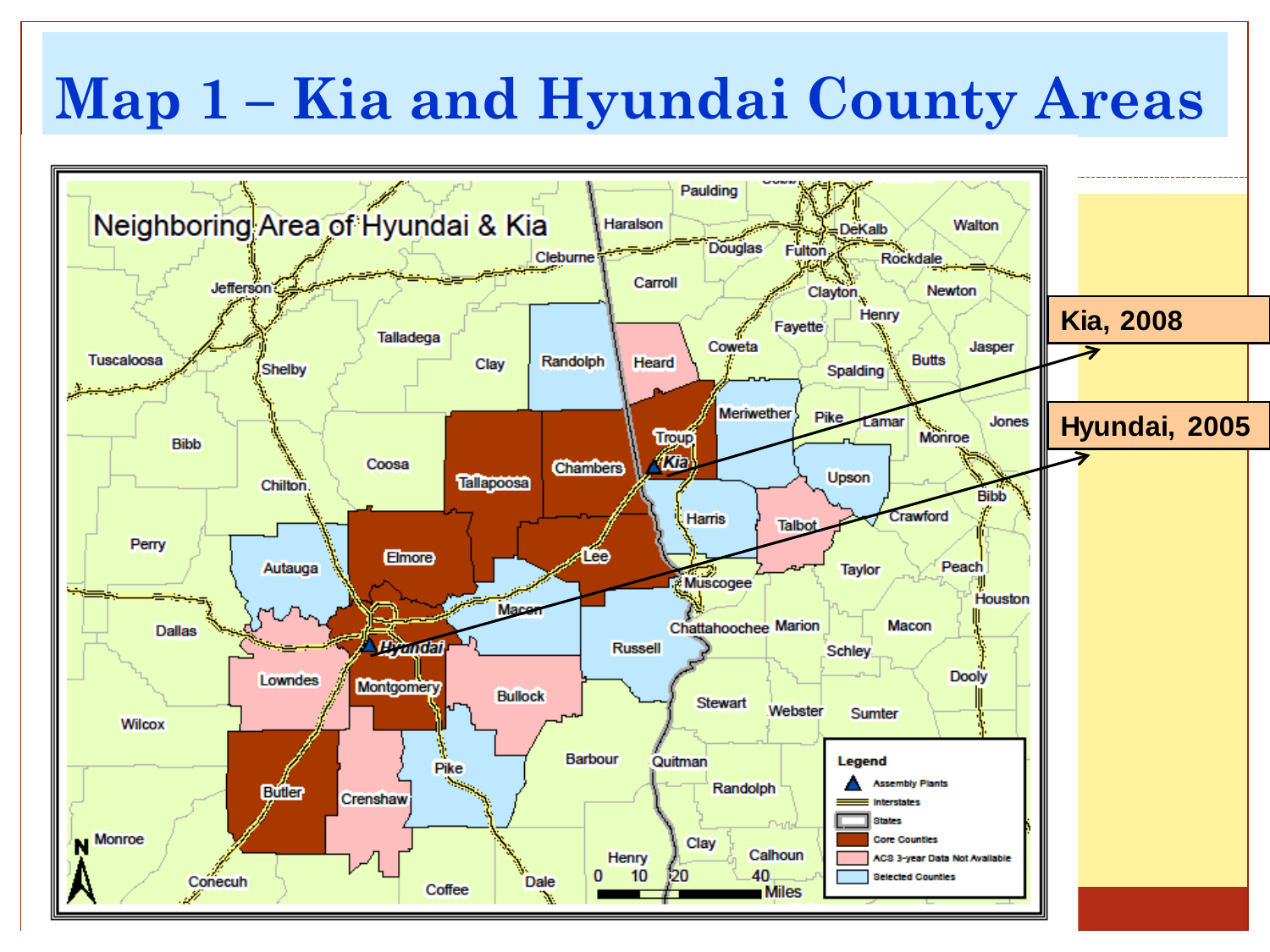### **Map 2 – Local Component Suppliers**



Ghosal & Southworth. Microdynamics of Industrial Location. April 2013.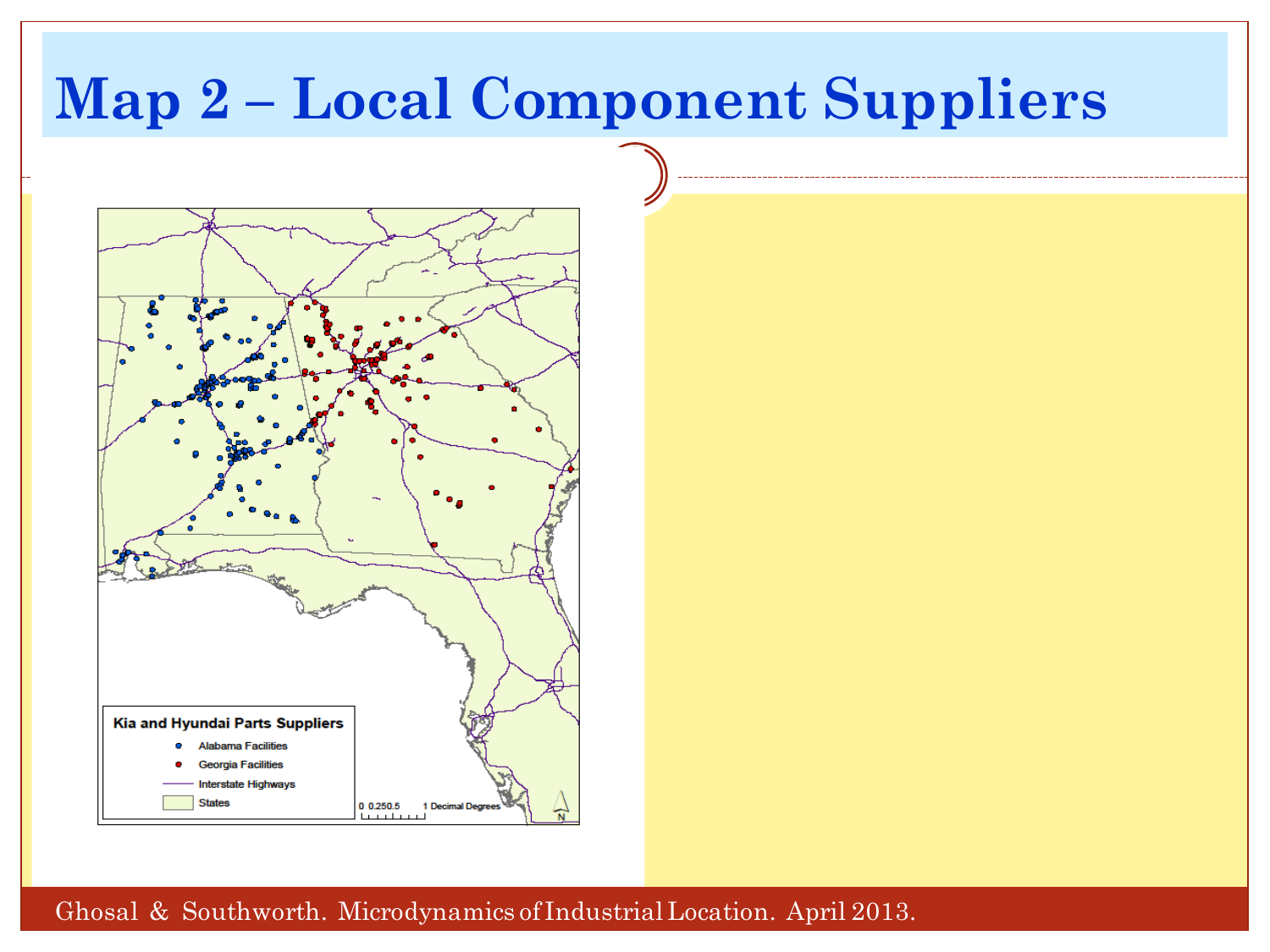# **Map 3 – Multimodal Shipping**

Truck Roll Thuck Routing Example Atlanta, CA - Dallas, TX

### **Multimodal Shipment Routings**

incorporating:

1) Line-haul Links

termatic base zaisterink

- +2) Storage Links
- +3) Intermodal Transfer Links

#### **Example Truck-Rail-Truck Network Routing:**

Highway "crushing".





**Example Routing Showing Ship-to-Port Terminal,** Terminal Storage, Terminal-to-Truck Transfer and **Truck Line-Haul Links** 



### Ghosal & Southworth. Microdynamics of Industrial Location. April 2013.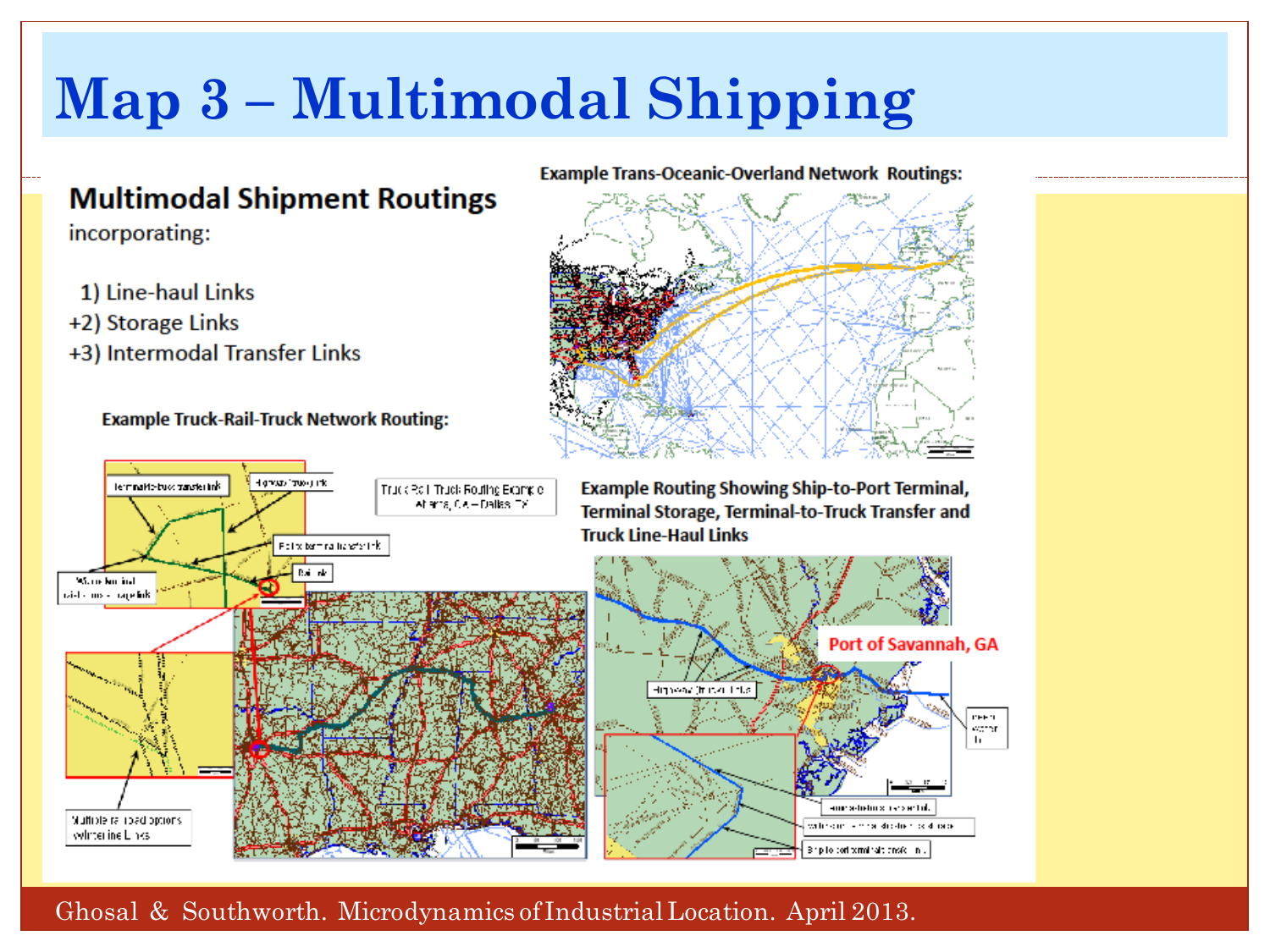## **Automotive Supply Chain**

- Automobile has several thousand components
- We construct somewhat aggregated supply-chain

- Purpose?
	- Allows us to identify and track components
	- Distinguish components by category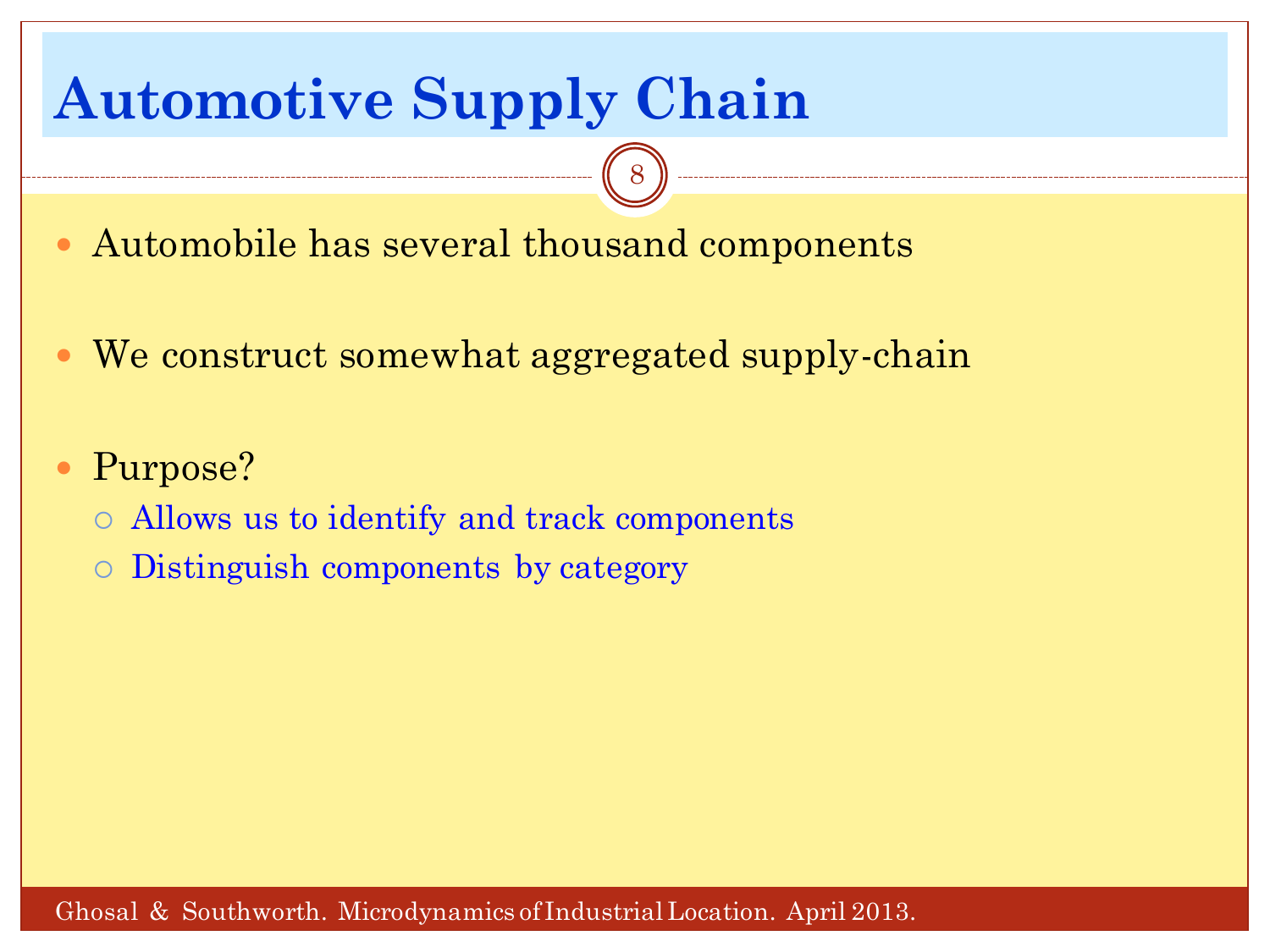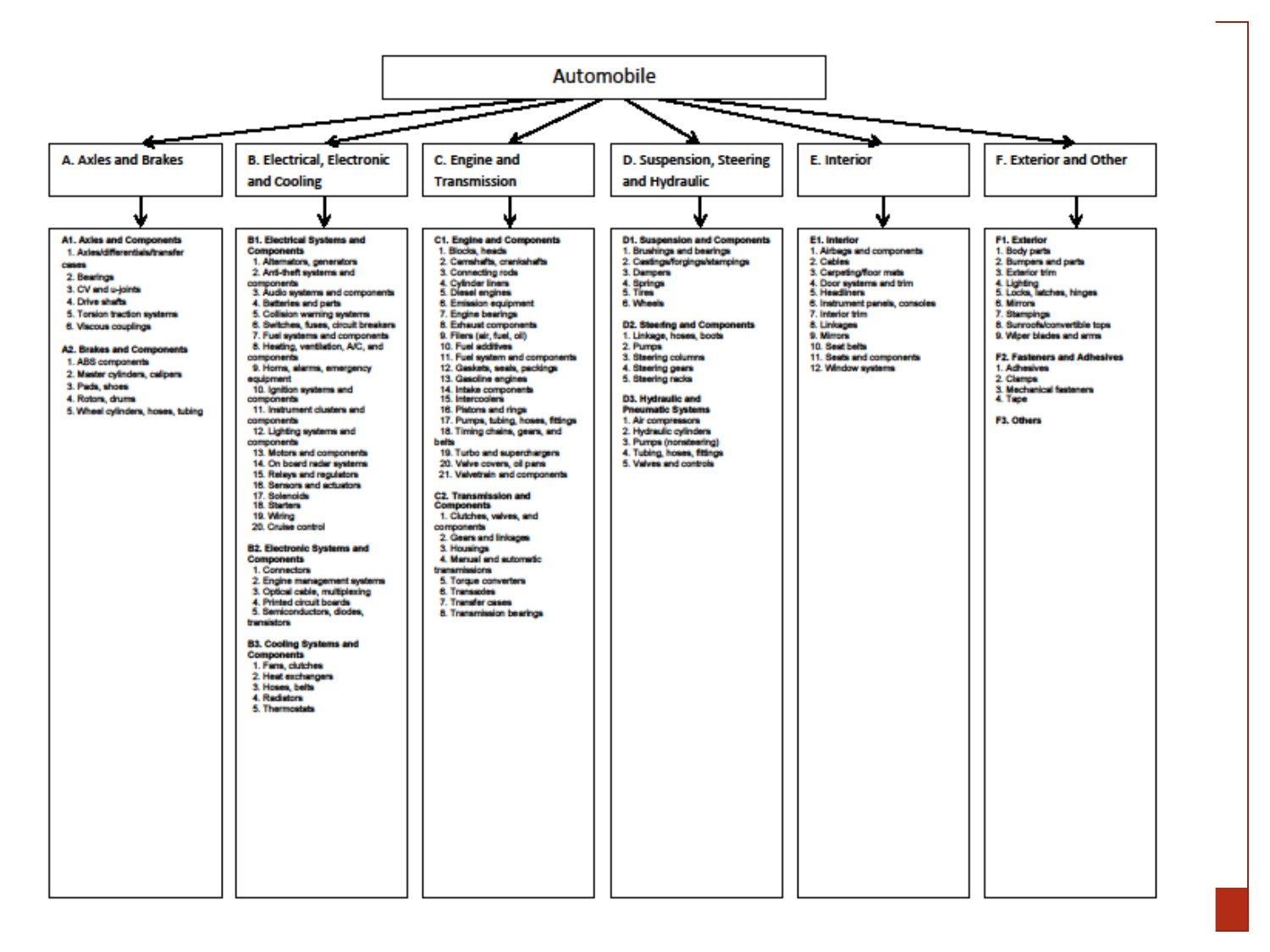

- Track flows
- Demand for transportation, by mode

Ghosal & Southworth. Microdynamics of Industrial Location. April 2013.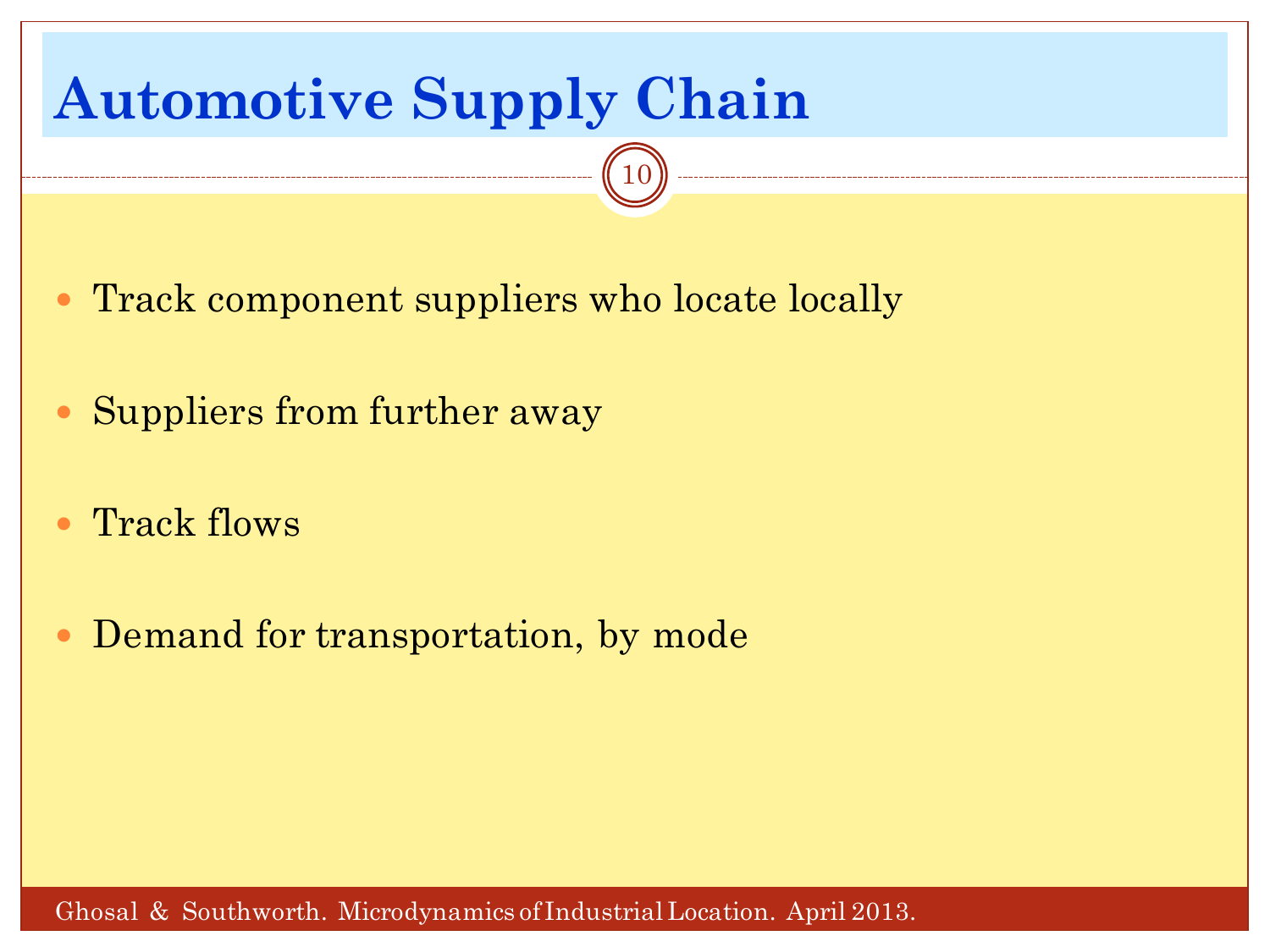## **Automotive Component Suppliers**

 We track every component supplier for Hyundai and Kia locating in AL and GA

11

| <b>Country</b> | <b>GA: Suppliers</b> | <b>AL: Suppliers</b> | <b>Total</b> |
|----------------|----------------------|----------------------|--------------|
| <b>Korea</b>   | 18                   | 38                   | 56           |
| <b>US</b>      | 4                    | 45                   | 49           |
| <b>Japan</b>   | $\mathbf 2$          | 5                    |              |
| <b>Germany</b> | 0                    | $\mathcal{D}$        |              |
| <b>Others</b>  | 0                    | $\mathcal{D}$        |              |
| <b>Total</b>   | 24                   | 92                   | 116          |

Local and global supply chain patterns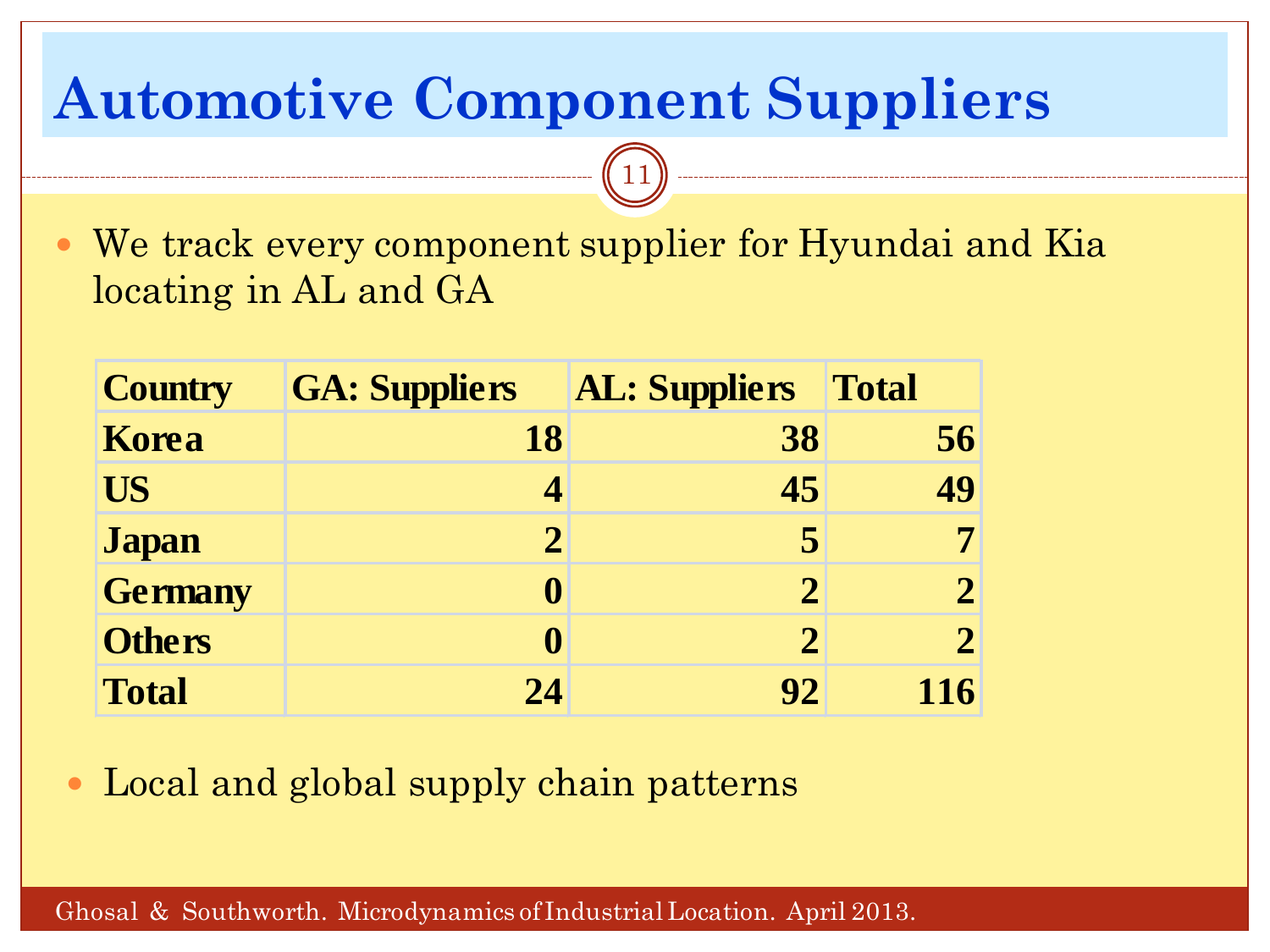## **Shipping Data**

- Collecting port shipping data
	- Savannah (GA), Brunswick (GA), Mobile (AL)
- Shipments in and out
	- Hyundai, Kia
	- Local component suppliers as much as possible
- Once this is done at least a reasonable snapshot

- We know exact models and production volumes
- We know major components per car, obtain multiple
- Shipping volumes
- **Focus on only major components**
	- **Examples**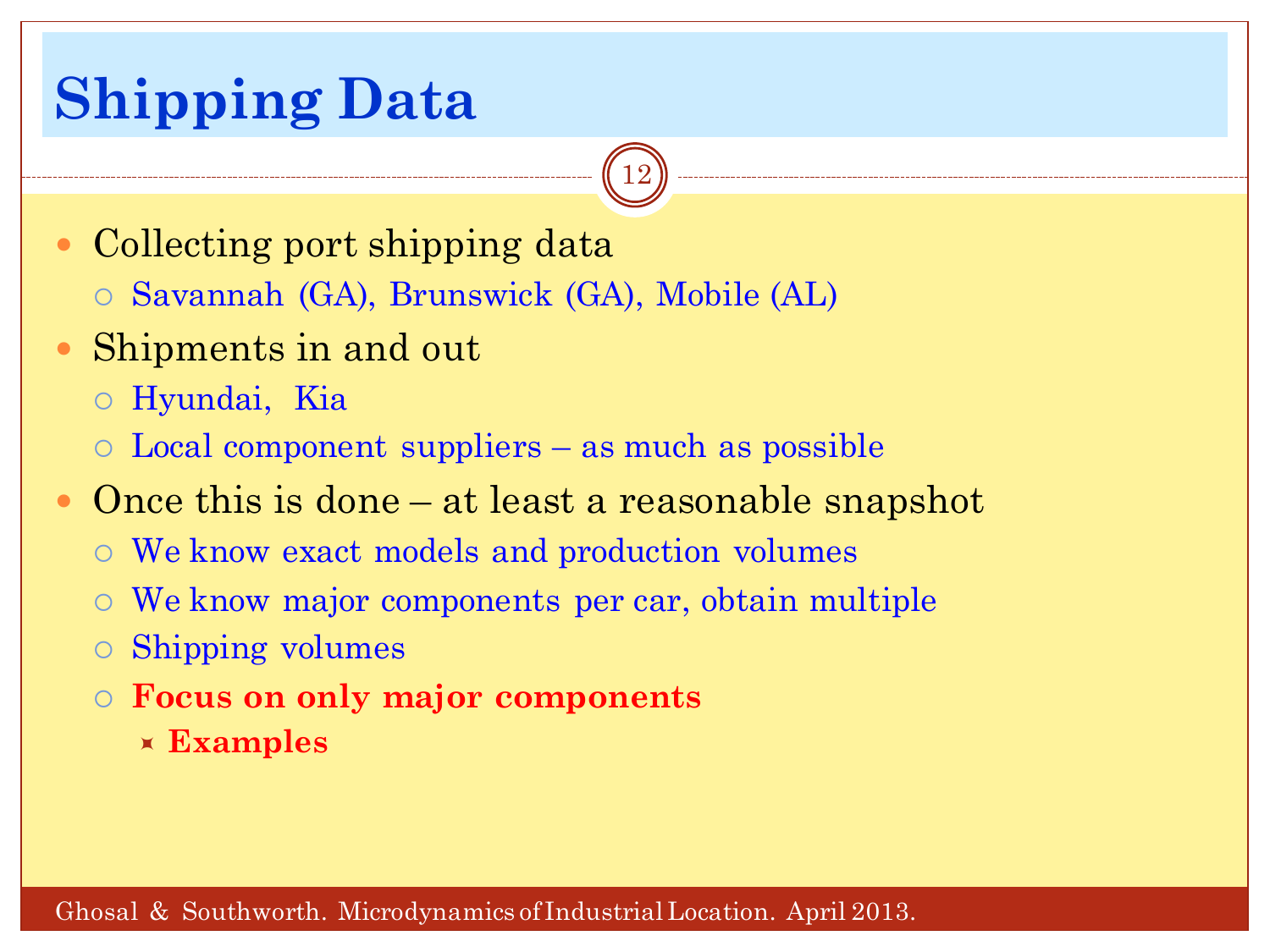### **Business and Economic Effects**

- American Community Survey, 3-year waves
	- $\circ$  2005-2007
	- 2008-2010
	- Perfect segmentation for the Kia experiment
		- Plant locates in 2008 November
	- Effects for example:
		- Changes in Population and Income
		- Changes in Occupations (manf, retail, education, healthcare, …etc)

- Changes in Schooling
- Changes in Educational Attainment
- Car registrations
- Changes in Population Migration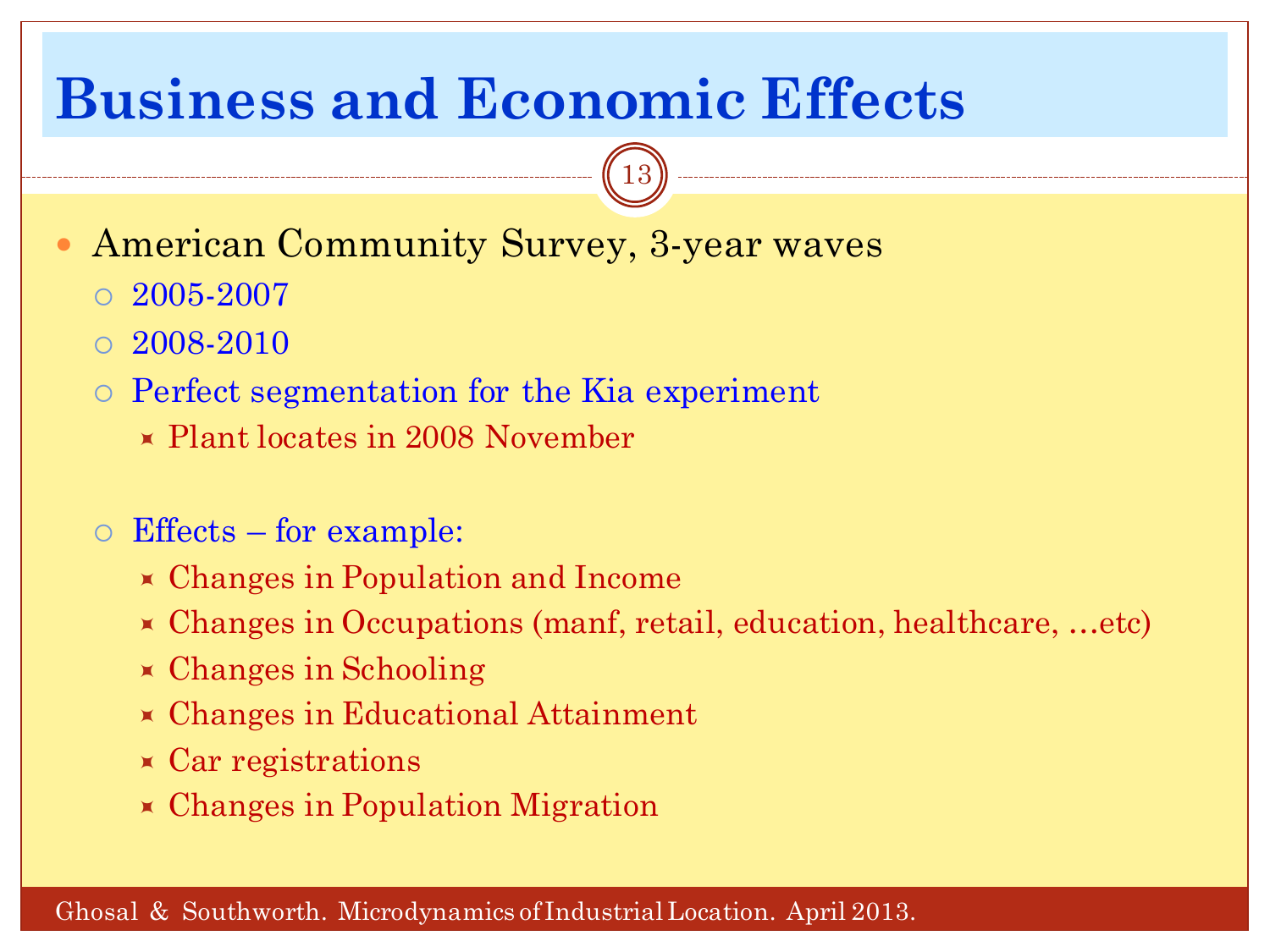| <b>State</b> | County         | Core             | <b>Ss</b> | ds       | abr       | popus     | popfor   | popnat    | npop      |
|--------------|----------------|------------------|-----------|----------|-----------|-----------|----------|-----------|-----------|
|              |                |                  | $06-10$   | $06-10$  | $06-10$   | $06 - 10$ | $06-10$  | $06 - 10$ | $06 - 10$ |
| AL           | <b>AL</b>      |                  | $-0.16$   | $-14.70$ | $-14.97$  | 3.48      | 28.77    | 25.05     | 30.43     |
| AL           | Autauga        | 0                | 37.09     | 4.33     | $-49.62$  | 11.93     | 31.07    | $-30.79$  | 120.76    |
| <b>AL</b>    | <b>Bullock</b> | $\boldsymbol{0}$ |           |          |           |           |          |           |           |
| <b>AL</b>    | <b>Bulter</b>  | $\mathbf{1}$     | 29.37     | $-21.98$ |           | 2.41      | 565.00   |           |           |
| <b>AL</b>    | Chambers       | $\mathbf{1}$     | 37.11     | $-38.80$ | 136.67    | $-3.23$   | 262.50   | 746.67    | 198.23    |
| <b>AL</b>    | Crenshaw       | 0                |           |          |           |           |          |           |           |
| <b>AL</b>    | Elmore         | $\mathbf{1}$     | $-25.46$  | $-22.47$ | $-19.07$  | 4.50      | 39.79    | $-9.80$   | 83.41     |
| <b>AL</b>    | Lee            | $\mathbf{1}$     | 2.66      | 7.24     | $-18.63$  | 8.98      | 41.00    | 3.41      | 57.86     |
| AL           | Lowndes        | $\mathbf 0$      |           |          |           |           |          |           |           |
| <b>AL</b>    | Macon          | $\mathbf 0$      | 22.47     | $-31.52$ | 231.82    | $-6.40$   | 21.91    | 425.00    | $-87.50$  |
| AL           | Montgomery     | $\mathbf{1}$     | $-2.50$   | 3.83     | $-40.83$  | 1.04      | 32.76    | 55.58     | 22.29     |
| <b>AL</b>    | Pike           | $\pmb{0}$        | $-4.42$   | 77.33    | 688.46    | 7.52      | 94.45    | 16.36     | 101.68    |
| AL           | Randolph       | $\mathbf 0$      | $-32.69$  | $-41.34$ | $-12.96$  | 0.14      | 161.54   | 78.57     | 192.11    |
| AL           | Russell        | $\mathbf 0$      | 42.20     | 23.96    | 329.51    | 6.93      | $-17.73$ | $-33.38$  | 15.21     |
| AL           | Tallapoosa     | $\mathbf{1}$     | $-22.25$  | 98.62    | 142.22    | 0.87      | 125.89   | 105.83    | 131.88    |
| <b>GA</b>    | <b>GA</b>      |                  | $-5.95$   | $-26.10$ | $-25.61$  | 3.15      | 11.89    | 29.17     | 3.92      |
| <b>GA</b>    | Atlanta MSA    |                  | $-4.95$   | $-33.54$ | $-30.04$  | 1.66      | 8.69     | 29.34     | $-0.71$   |
| <b>GA</b>    | <b>Harris</b>  | $\mathbf 0$      | 0.51      | $-71.79$ | 12.12     | 14.24     | $-8.61$  | $-1.35$   | $-26.92$  |
| <b>GA</b>    | Heard          | $\mathbf 0$      |           |          |           |           |          |           |           |
| GA           | Meriwether     | $\boldsymbol{0}$ | 86.80     | $-69.41$ | $-90.00$  | $-2.96$   | $-25.60$ |           |           |
| <b>GA</b>    | Talbot         | $\boldsymbol{0}$ |           |          |           |           |          |           |           |
| <b>GA</b>    | Troup          | $\mathbf{1}$     | 4.20      | $-28.74$ | 335.09    | 4.56      | 92.27    | 116.92    | 83.67     |
| GA           | Upson          | $\boldsymbol{0}$ | $-20.75$  | $-53.77$ | $-100.00$ | $-1.37$   | $-0.21$  | 101.03    | $-26.26$  |

### Population Migration Patterns

Industrial Location. April 2013.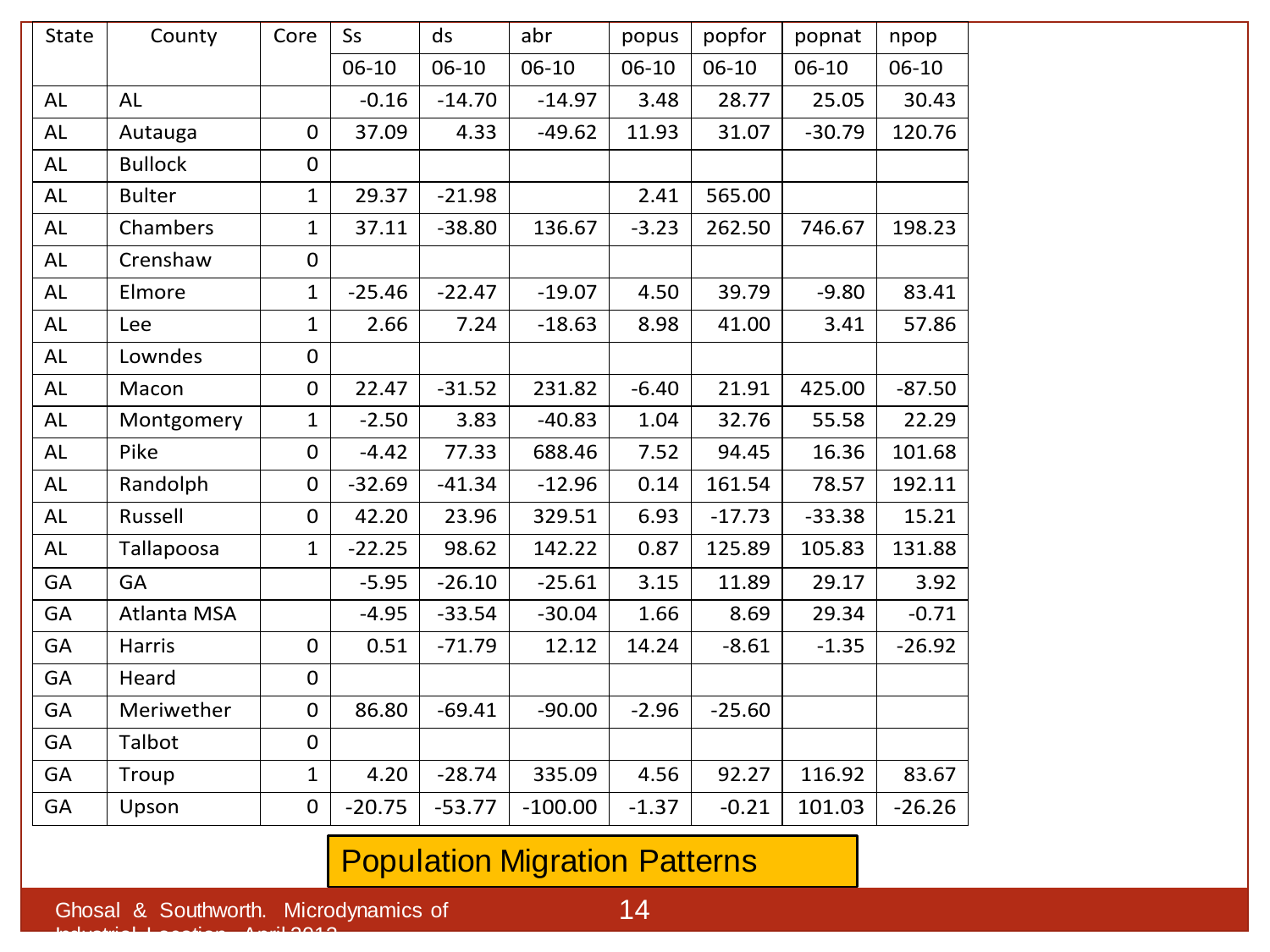| <b>State</b>  |                |                  | tclfm    | tclfse   | tclfsa   | tclfeco     | tclfem   | tclfews  | tclfere  | tclfetra | tclfefin | tclfeedu |
|---------------|----------------|------------------|----------|----------|----------|-------------|----------|----------|----------|----------|----------|----------|
|               | County         | Core             | 06-10    | $06-10$  | $06-10$  | $06-10$     | $06-10$  | $06-10$  | $06-10$  | $06-10$  | $06-10$  | $06-10$  |
| AL            | AL             |                  | 5.18     | 10.32    | $-1.58$  | $-13.86$    | $-11.68$ | $-22.22$ | $-2.16$  | $-3.12$  | $-5.15$  | 8.49     |
| AL            | Core Avg.      |                  | 14.59    | 10.36    | $-5.26$  | $-25.67$    | $-18.17$ | $-15.81$ | 8.55     | $-2.00$  | $-17.71$ | 22.14    |
| AL            | Non-core Avg.  |                  | 12.78    | 10.11    | $-1.96$  | $-18.24$    | 15.59    | $-37.17$ | $-15.45$ | $-1.33$  | $-19.09$ | 18.32    |
| AL            | Autauga        | 0                | 14.76    | 10.74    | 0.48     | $-31.19$    | $-14.74$ | $-14.77$ | 5.71     | 48.87    | 9.09     | 30.51    |
| AL            | <b>Bullock</b> | $\mathbf 0$      |          |          |          |             |          |          |          |          |          |          |
| AL            | <b>Bulter</b>  | $\mathbf{1}$     |          |          |          | $-10.76$    | $-46.48$ | 26.83    | 14.65    | 12.06    | $-10.74$ | 2.09     |
| AL            | Chambers       | $\mathbf{1}$     | 9.57     | $-20.14$ | $-11.92$ | $-38.1$     | $-36.25$ | $-8.09$  | 2.49     | $-25.89$ | 3.59     | 8.64     |
| AL            | Crenshaw       | $\mathbf 0$      |          |          |          |             |          |          |          |          |          |          |
| AL            | Elmore         | $\mathbf{1}$     | 37.94    | 39.53    | 2.14     | $-32.36$    | 4.21     | $-7.9$   | 13.42    | $-27.72$ | $-4.49$  | 60.83    |
| AL            | Lee            | $\mathbf{1}$     | 7.25     | 16.99    | $-2.84$  | $-21.37$    | $-6.27$  | $-34.97$ | 2.99     | 17.82    | $-18.89$ | 11.81    |
| AL            | Lowndes        | $\boldsymbol{0}$ |          |          |          |             |          |          |          |          |          |          |
| AL            | Macon          | $\mathbf 0$      | $-24.52$ | 12.08    | $-22.55$ | $\mathbf 0$ | 66.36    | $-63.48$ | $-28.47$ | 8.8      | $-77.44$ | $-2.75$  |
| AL            | Montgomery     | $\mathbf{1}$     | $-1.74$  | 15.23    | 0.51     | $-23.39$    | $-10.29$ | $-10.81$ | 2.02     | 0.4      | $-14.4$  | 6.21     |
| $\mathsf{AL}$ | Pike           | $\mathbf 0$      | 11.9     | 3.62     | 3.84     | $-14.81$    | 20.41    | $-23.22$ | $-16.44$ | $-24.43$ | $-24.39$ | 15.3     |
| AL            | Randolph       | $\mathbf 0$      | 28.07    | $-13.99$ | 4.22     | $-32.07$    | 0.29     | $-51.32$ | $-39.17$ | $-20.85$ | $-17.75$ | 14.03    |
| AL            | Russell        | $\pmb{0}$        | 33.7     | 38.09    | 4.22     | $-13.13$    | 5.63     | $-33.04$ | 1.12     | $-19.04$ | 15.03    | 34.53    |
| AL            | Tallapoosa     | $\mathbf{1}$     | 19.93    | 0.17     | $-14.19$ | $-28.05$    | $-13.92$ | $-59.89$ | 15.72    | 11.36    | $-61.3$  | 43.28    |
| GA            | GA             |                  | 3.43     | 6.87     | $-5.45$  | $-25.8$     | $-10.55$ | $-15.06$ | $-1.2$   | $-5.59$  | $-12.85$ | 10.64    |
| GA            | Core Avg.      |                  | $-4.47$  | $-3.56$  | 0.51     | $-31.39$    | $-10.36$ | $-12.70$ | 19.05    | 17.66    | 6.79     | $-1.17$  |
| GA            | Non-core Avg.  |                  | 8.65     | 4.13     | 3.46     | $-24.14$    | $-20.08$ | 20.57    | 7.17     | $-22.44$ | $-40.05$ | 31.29    |
| GA            | Atlanta MSA    |                  | 1.36     | 7.45     | $-7.96$  | $-27.54$    | $-5.44$  | $-15.39$ | $-3.16$  | $-5.97$  | $-15.98$ | 10.11    |
| GA            | Harris         | $\pmb{0}$        | 28.81    | 2.91     | 1.16     | $-3.09$     | 1.05     | 128.89   | 2.71     | $-7.86$  | $-31.47$ | 58.56    |
| GA            | Heard          | $\pmb{0}$        |          |          |          |             |          |          |          |          |          |          |
| GA            | Meriwether     | $\mathbf 0$      |          |          |          | $-34.52$    | $-23.94$ | 2.35     | 22.71    | $-35.41$ | $-33.68$ | 7.69     |
| GA            | Talbot         | $\mathbf 0$      |          |          |          |             |          |          |          |          |          |          |
| GA            | Troup          | $\mathbf{1}$     | $-4.47$  | $-3.56$  | 0.51     | $-31.39$    | $-10.36$ | $-12.7$  | 19.05    | 17.66    | 6.79     | $-1.17$  |
| GA            | Upson          | $\mathbf 0$      | $-11.51$ | 5.35     | 5.75     | $-34.8$     | $-37.36$ | $-69.54$ | $-3.92$  | $-24.05$ | $-54.99$ | 27.62    |

### Occupational Patterns

Industrial Location. April 2013.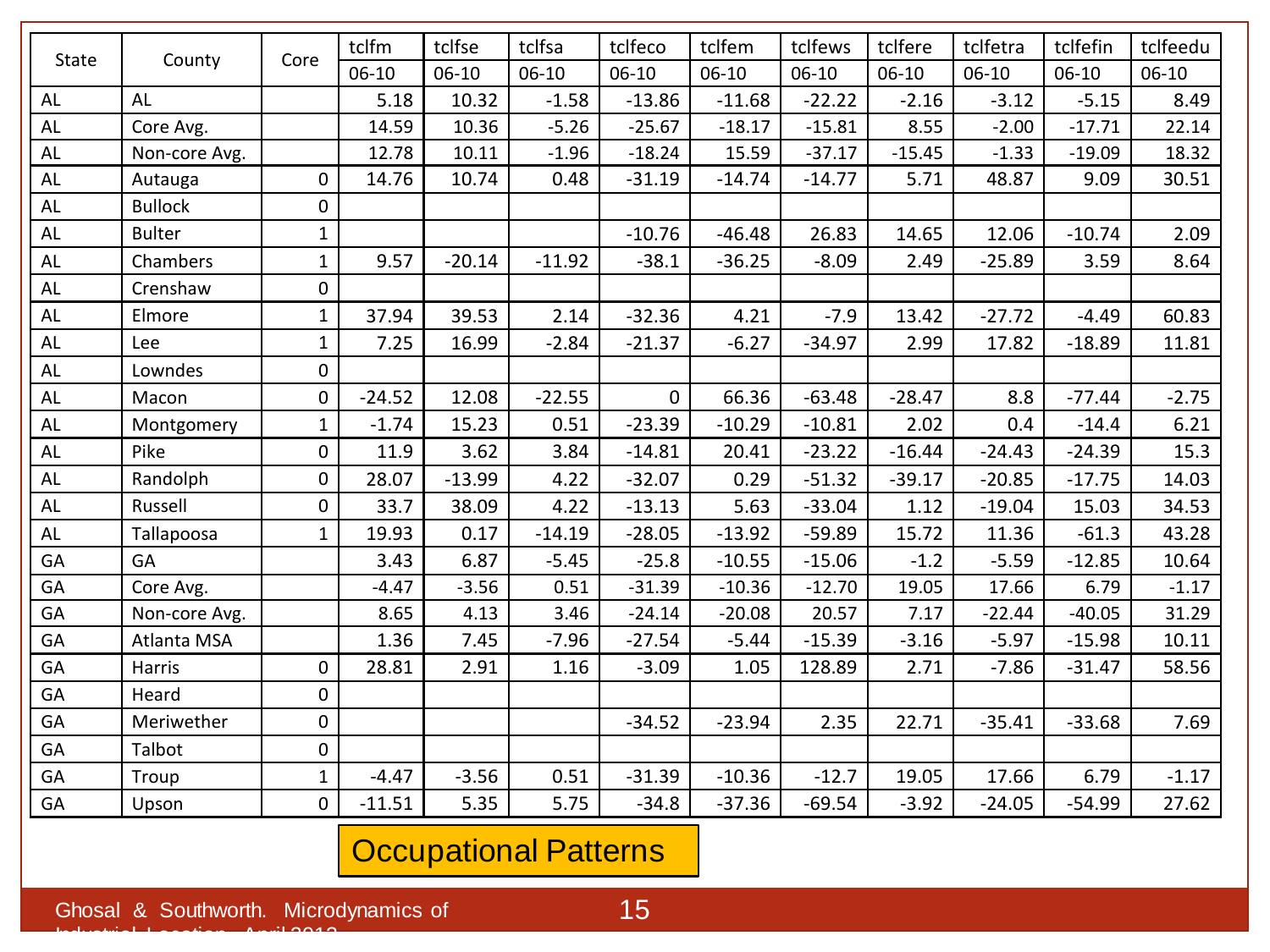## **Microeconometric Analysis**

 Estimate multipliers for each of our business and economic variables

- Estimate multipliers for transportation related effects
	- Demand for transportation is "derived" demand from area business and economic growth